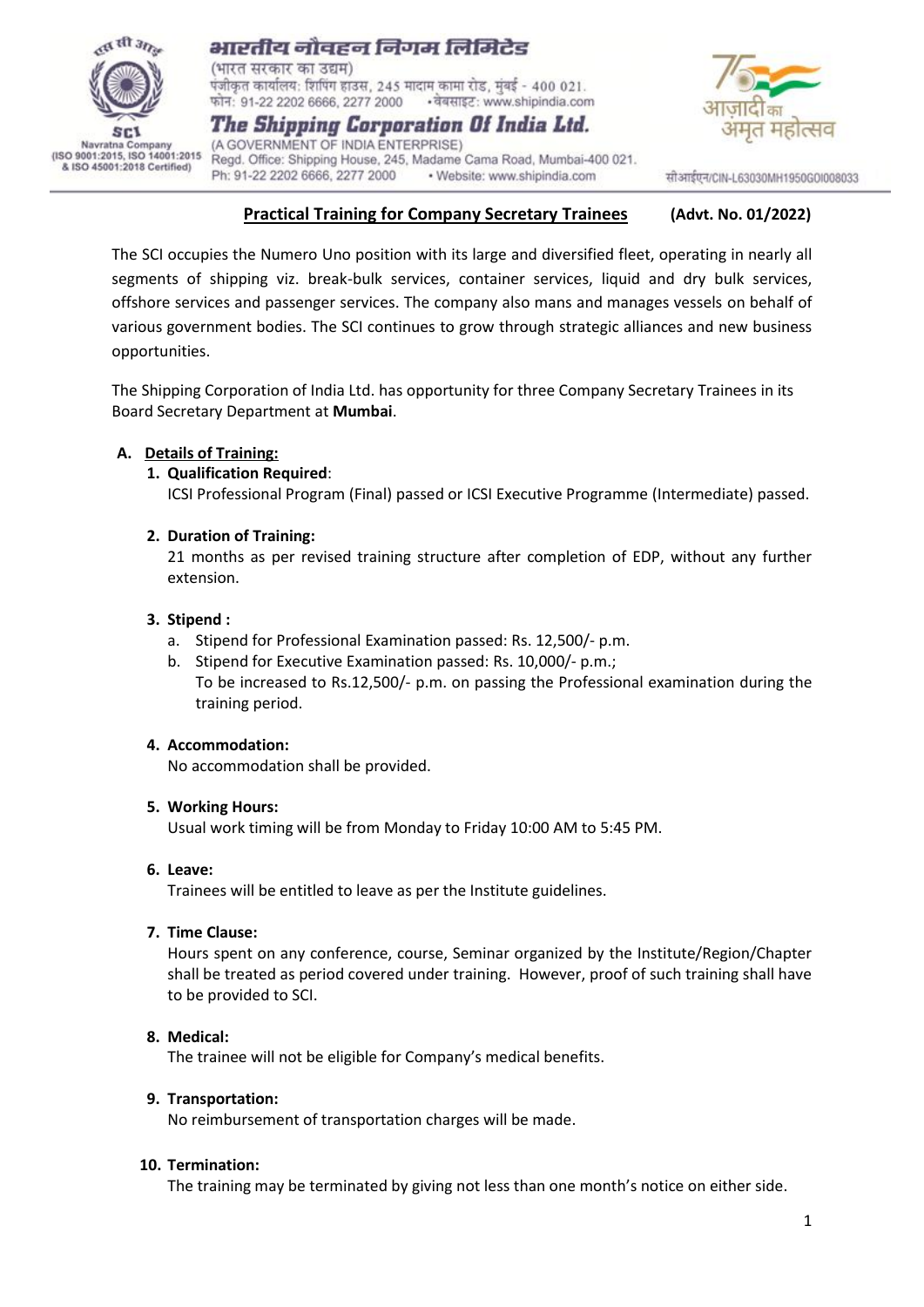## **B. How to apply:**

Interested candidates should directly apply through the link provided on the Corporations website [www.shipindia.com](http://www.shipindia.com/) -> Career -> Shore-> **Practical Training for Company Secretary Trainees**, **Mumbai (Advt No. 01/2022).** Candidates are required to upload the following documents along with their resumes in pdf format only in the form.

i. All Mark sheets of qualifying exam (Executive/Professional)

ii. Work Experience certificates for the years as mentioned in application form (if any).

iii. Training completion certificates (if any).

iv. Date of Birth proof like Aadhar card/Pan card/Voter/Birth Certificate etc.

While filling the online form, the above documents are to be clubbed/joined/scanned **in a single file** and uploaded **in pdf format** under the upload required document section. Please note that the size of the attachment should not exceed 20 MB.

Candidates are also required to send their updated resume along with the document file (as mentioned above) via email on [shorerecruitment@sci.co.in](mailto:shorerecruitment@sci.co.in) with subject as "Application for CS Practical Training (Advt. No. 01/2022)".

Applications will not be considered in case the above-mentioned documents are not submitted as per the data filled in application form.

Note: In case of failure of emails SCI will not be responsible.

## **Last date of application: 03/04/2022**

Application/Documents received after the last date of application will not be considered. Applications of only those applicants will be considered who have filled the online form and sent their resume along with the documents as mentioned above.

## **C. Selection Process:**

Candidates will be shortlisted based on the eligibility criteria for Educational Qualification, Age and any other criteria as mentioned. In case of large number of eligible applications, the Company reserves the right to shortlist the number of candidates for Interview out of eligible candidates in ration of 1:20. The shortlisting will be based on past experience/trainings after completion of Executive level in relevant field and further based on higher marks in qualifying exam i.e. Executive level of The Institute of Company Secretaries of India.

The candidates will be required to submit scanned copies of required documents and experience/training certificates if any in PDF format along with their resume. The Interviews will be conducted at Shipping House, Nariman Point, Mumbai, or through video conferencing depending upon the prevailing COVID pandemic situation at the time of Interview. The schedule will be notified on the Corporation's website.

## **Date & Time of the Interview:** Will be notified on Corporations website.

The Company reserves the right to increase/decrease the number of vacancies as per the need or cancel the advertisement itself without any notification.